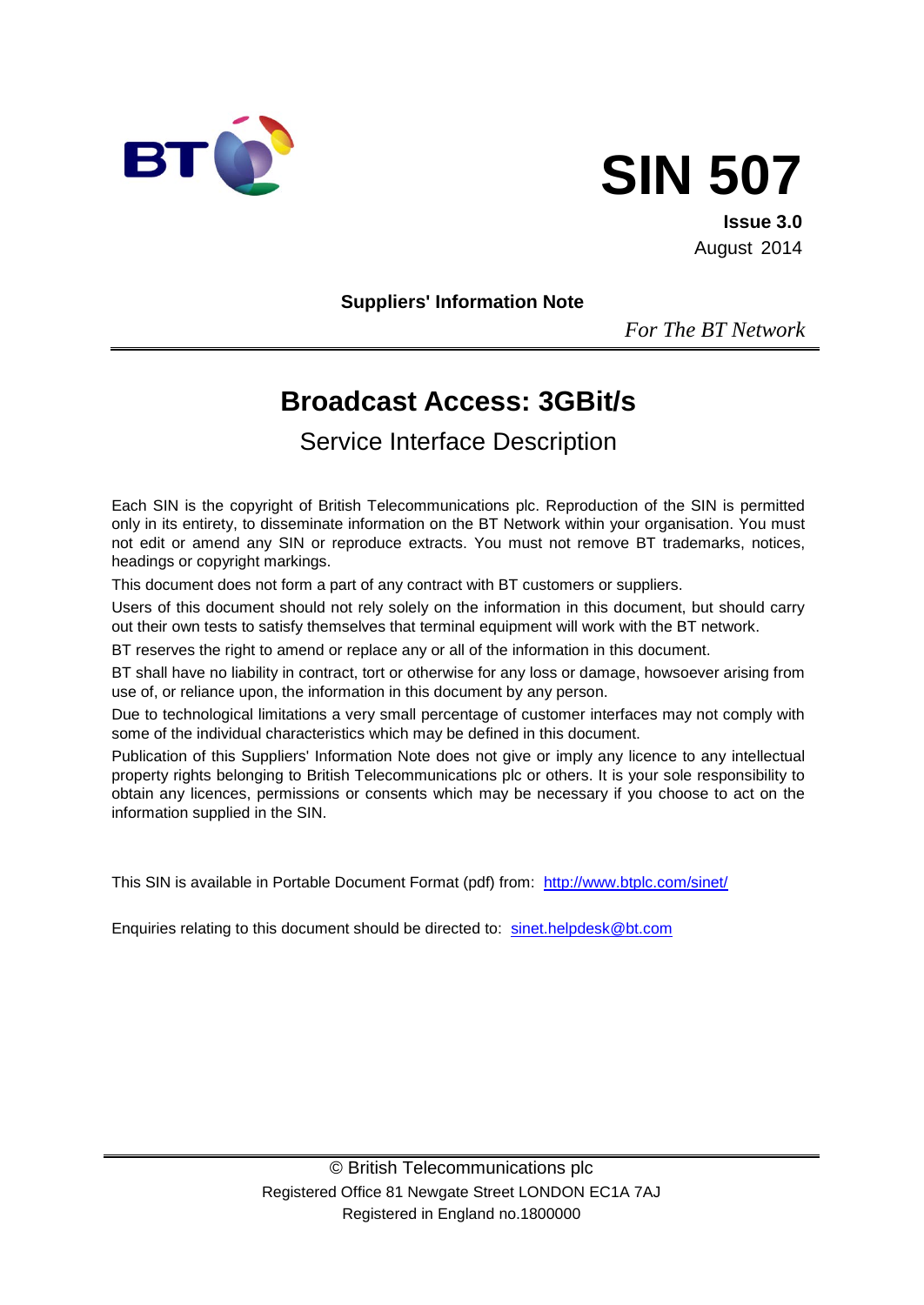## **CONTENTS**

| 1   |       |  |
|-----|-------|--|
| 2   |       |  |
| 3   |       |  |
| 4   |       |  |
| 4.1 |       |  |
| 4.2 |       |  |
| 4.3 |       |  |
| 44  |       |  |
|     | 4.4.1 |  |
|     | 4.4.2 |  |
|     |       |  |
| 4.5 |       |  |
| 5   |       |  |
| 6   |       |  |
| 7   |       |  |
| 8   |       |  |

# **FIGURES**

## **TABLES**

|--|--|--|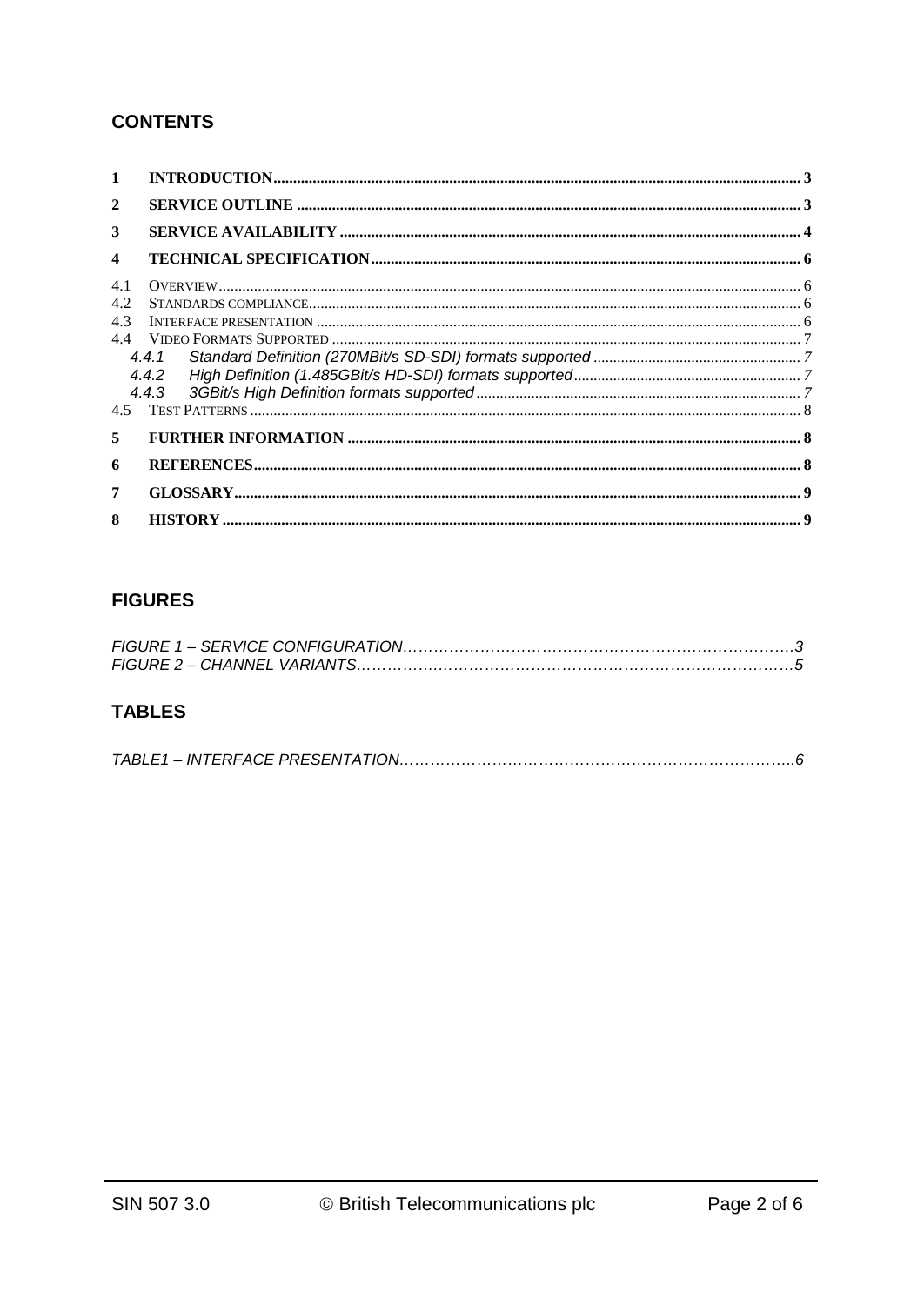## **1 Introduction**

This Suppliers Information Note (SIN) describes Openreach's 3GBit/s Broadcast Access service and provides technical information for Communications Providers (CPs), terminal equipment manufacturers and suppliers.

### **2 Service outline**

This is an access service which allows transportation of 3GBit/s (1080p HD-SDI) broadcast video over optical fibre infrastructure.

The service meets the requirements of SMPTE Standard 424M for Television – 3 Gbit/s Signal/Data Serial Interface<sup>[1]</sup>.

The 3Gbit/s customer interface cards can automatically detect and adapt to support a 1.485Gbit/s (HD-SDI)<sup>[2]</sup> or 270Mbit/s (SD-SDI/ASI) input signal. If a CP wishes to utilise a service for both Standard Definition (270Mbit/s) and High Definition (1.485Gbit/s, 3Gbit/s) signals this can be achieved by purchasing the 3Gbit/s product variant.

CP's signals are to be presented electrically on coaxial cable to the network terminating equipment (NTE) and must also comply with the above standard.

The service is limited to a maximum fibre route length of 70Km. Route distance checks are carried out as part of the initial survey work when an order has been placed. A main link is limited to a maximum of 35Km radial distance measured between the BT Serving exchanges (intermediate and host exchanges) at each end of a Broadcast Access service.





*Figure 1 - Service configuration*

Please refer to the Broadcast Access product description for details of the circuit options available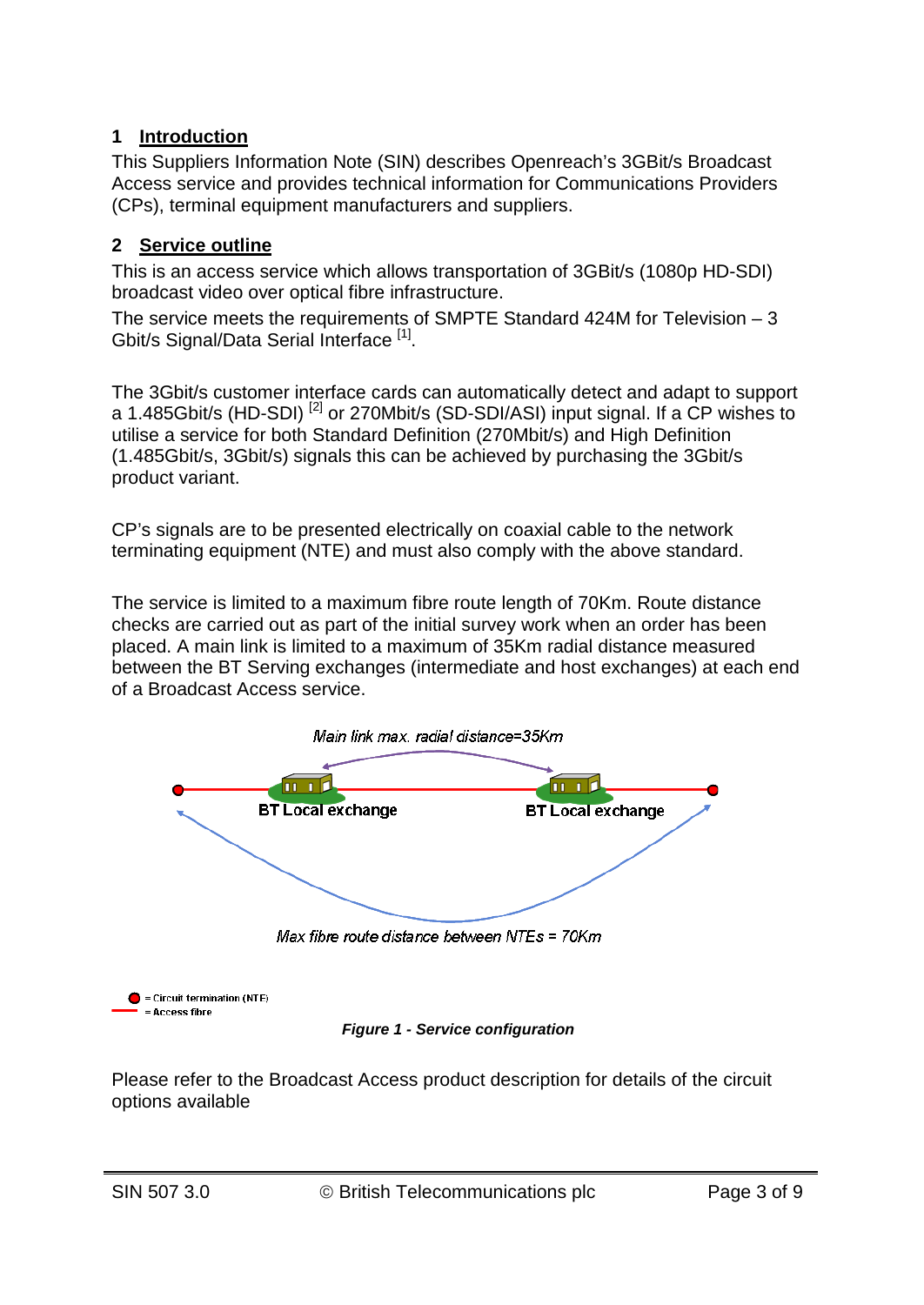([http://www.openreach.co.uk/orpg/home/products/ethernetservices/broadcastaccess/broadcas](http://www.openreach.co.uk/orpg/home/products/ethernetservices/broadcastaccess/broadcastaccess.doc) [taccess.doc](http://www.openreach.co.uk/orpg/home/products/ethernetservices/broadcastaccess/broadcastaccess.doc) )

## **3 Service availability**

3GBit/s Broadcast Access circuits will be available on a point to point basis, within the UK.

The product will be available with a choice of unidirectional and bidirectional channel variants. All channels will operate at the same requested circuit bandwidth. These are as follows:

- Single channel unidirectional
- Single channel bidirectional
- Dual channel unidirectional
- Quad channel unidirectional
- Dual channel bidirectional
- Quad channel: dual unidirectional plus single bidirectional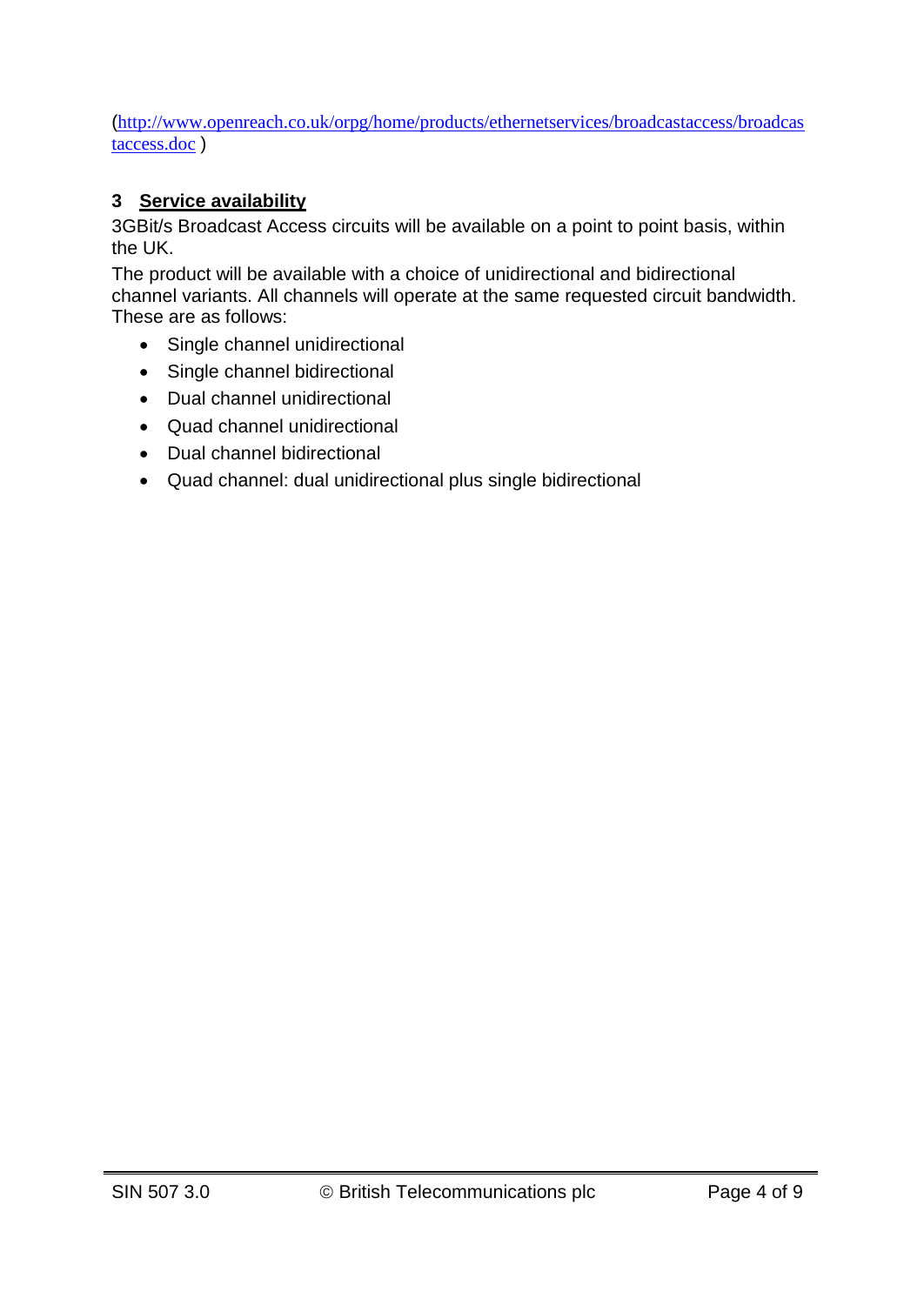

*Figure 2 – Channel Variants*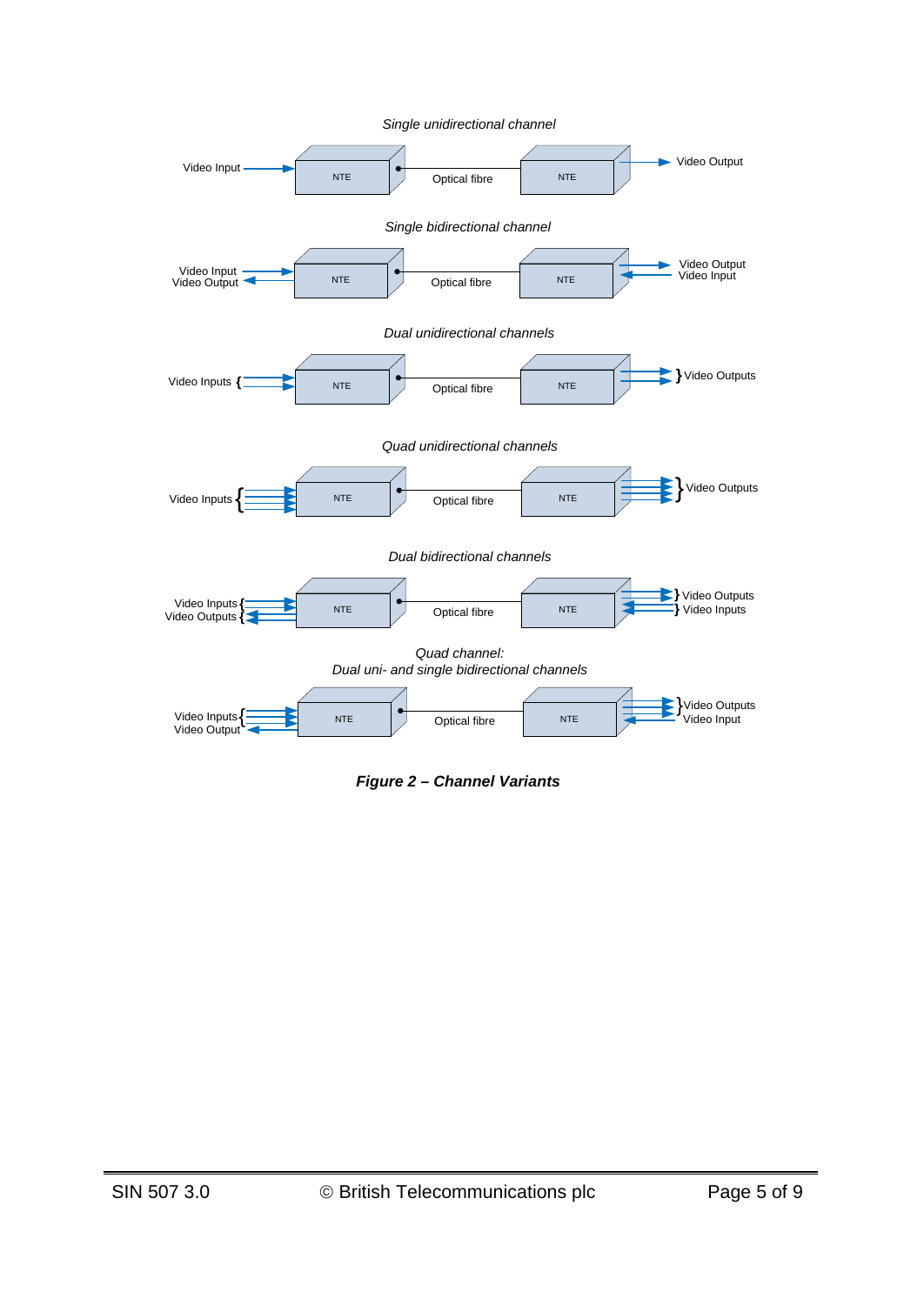## **4 Technical specification**

#### **4.1 Overview**

This product allows compliant 3GBit/s circuits to be transported between locations in the UK using BT's telecommunications optical fibre infrastructure. This is achieved by utilising specific NTEs which perform electrical to optical and optical to electrical signal conversion at each end of an optical fibre.

## **4.2 Standards compliance**

CP signals presented to the NTE for transportation must comply with SMPTE Standard 424M. Likewise, the signal *handed back* to the CP after transportation will comply with this. Video formats supported by the product include:

## **4.3 Interface presentation**

The following interfaces are provided by the NTE:

| Interfaces at the<br><b>NTE</b> | <b>Electrical presentation</b>                                                         | <b>Physical presentation of</b><br>customer connection                                                                           |
|---------------------------------|----------------------------------------------------------------------------------------|----------------------------------------------------------------------------------------------------------------------------------|
| 270Mbit/s<br>Input/output       | ITU-R G.656 $^{[3]}$ , SMPTE<br>259M <sup>[4]</sup> and ETSI<br>EN50083 <sup>[5]</sup> | Customer connection - 75<br>Ohm BNC                                                                                              |
| 1.485Gbit/s<br>Input/output     | SMPTE 292 <sup>[2]</sup>                                                               | Customer connection - 75<br>Ohm BNC                                                                                              |
| 3Gbit/s Input/output            | SMPTE 424M <sup>[1]</sup>                                                              | 75 Ohm BNC with a centre<br>pin meeting the mechanical<br>characteristics of a 50 Ohm<br>BNC (in accordance with IEC<br>60169-8) |

#### *Table 1 – Interface presentation*

CP connection points are located at the rear of the NTE chassis. There will be no patch panel interface. Ports to be used will be allocated when the CP procures the service.

4SMPTE 424M specifies a typical input port receive sensitivity of 20dB (at one-half clock frequency). This is the maximum amount of cable loss permissible on signals applied to the input port of this Broadcast Access product. For guidance purposes only, the product has been tested for error-free operation with a 3GBit/s source carried over 80 metres of Bryant Unlimited SD13 coaxial cable to its input.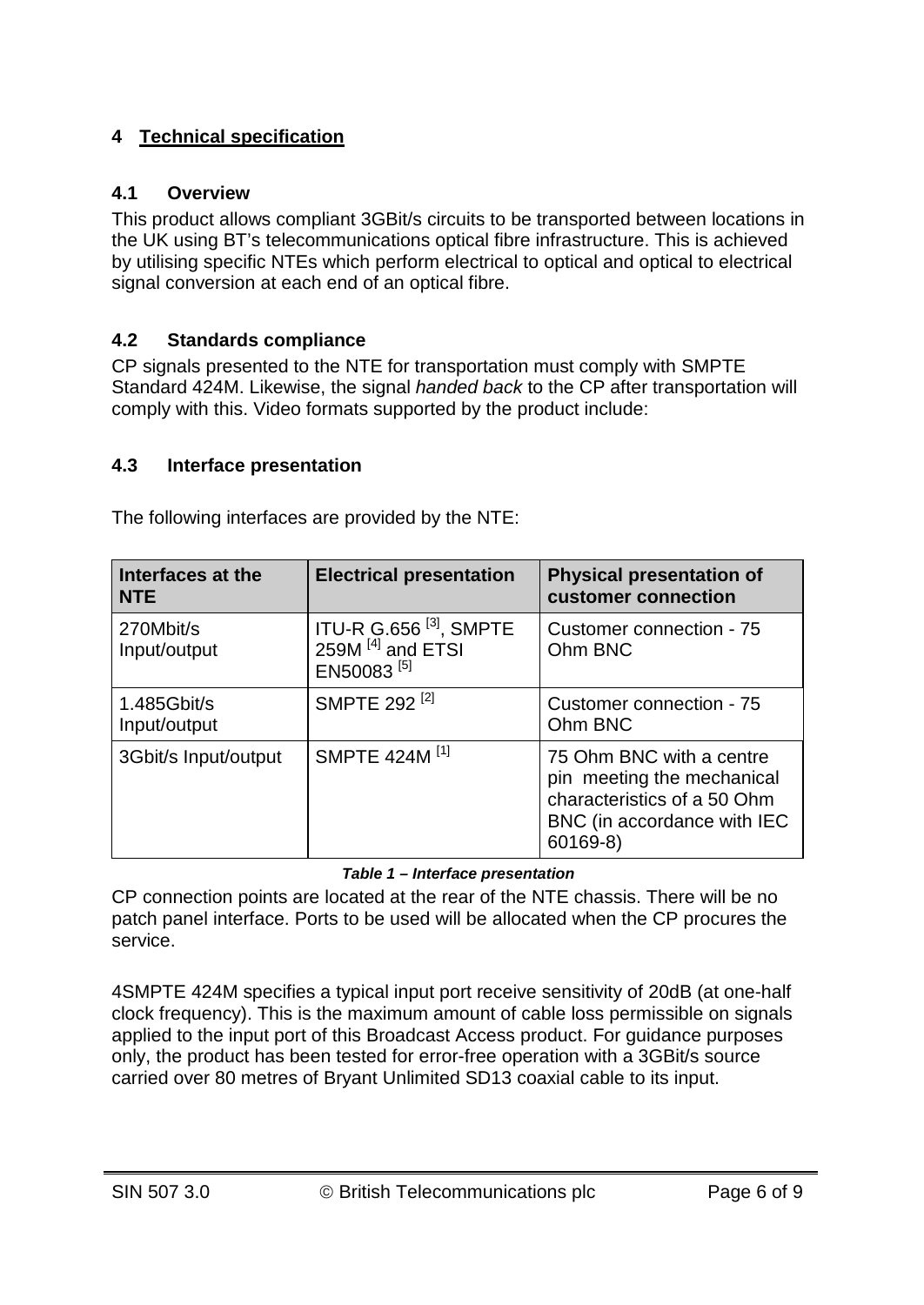### **4.4 Video Formats Supported**

This product supports the following video formats:

#### **4.4.1 Standard Definition (270MBit/s SD-SDI) formats supported**

- 525/59.94
- 625/50

#### **4.4.2 High Definition (1.485GBit/s HD-SDI) formats supported**

- 720p23.98
- 720p24
- 720p25
- 720p29.97
- 720p30
- 720p50
- 720p59.94
- 720p60
- 1035i59.94
- 1035i60
- 1080i50/1080sF25
- 1080i59.94/1080sF59.94
- 1080i60/1080sF30
- 1080p23.98
- 1080p24
- 1080p25
- 1080p29.97
- 1080p30
- 1080sF23.98
- 1080sF24

#### **4.4.3 3GBit/s High Definition formats supported**

#### 3Gbit/s - A

- 1080p50
- 1080p59.94
- 1080p60

3Gbit/s - B

- 1080p50
- 1080p59.94
- 1080p60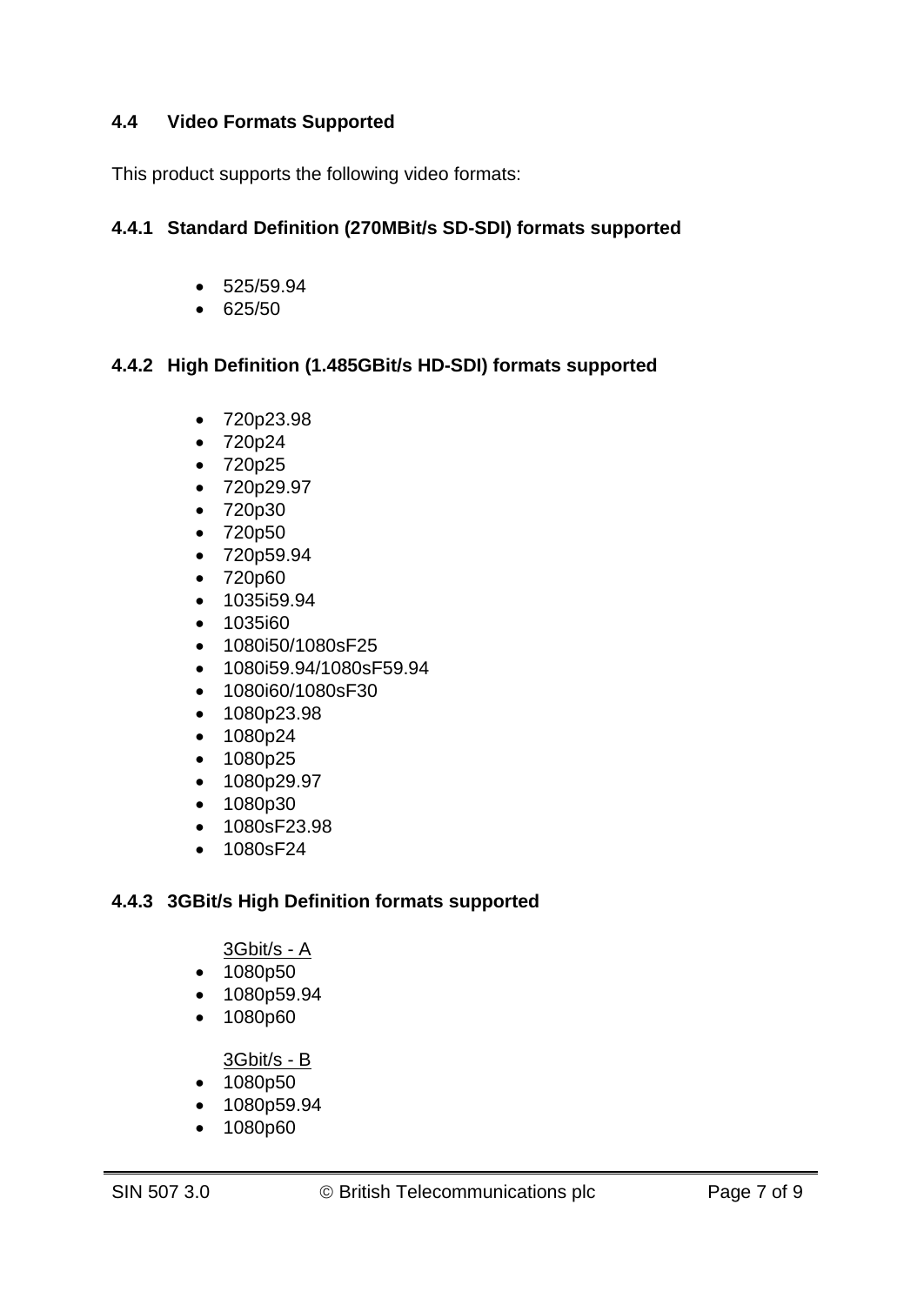The product also supports 270MBit/s DVB- ASI

## **4.5 Test Patterns**

The cards have an internal test pattern generator, which can help to keep circuits live and aid testing. This takes the form of a pre-defined 'colour bars' test pattern.

The test pattern will be enabled by default on 'A' end cards and disabled on 'B' end cards, and will be set to 3GBit/s (3G-SDI) to correspond with the upper limit of the service provided. The test pattern can be enabled/disabled upon request. Please refer to the Broadcast Access product and process descriptions.

Note that a slightly different pattern is used for each of the three rates: 270Mbit/s (SD-SDI) – SIN474 refers, 1.485GBit/s (HD-SDI) SIN 475 refers or 3GBit/s (3G-SDI) – SIN507 refers.

## **5 Further information**

For enquiries concerning connection availability between particular sites, and for further "sales and marketing" information about this service please contact your BT Account Manager or Openreach Customer Business Manager.

See [http://www.openreach.co.uk](http://www.openreach.co.uk/)

For technical queries regarding the content of this document please submit an email query to the following address: **broadcastsolutions@bt.com** 

If you have enquiries relating to this document then please email: [sinet.helpdesk@bt.com](mailto:sinet.helpdesk@bt.com)

## **6 References**

| $\lceil 1 \rceil$ | SMPTE 424                                | TV Standard. 3Gb/s Signal/Data Serial Interface                                                                                                              |
|-------------------|------------------------------------------|--------------------------------------------------------------------------------------------------------------------------------------------------------------|
| $\lceil 2 \rceil$ | SMPTE 292                                | TV Standard. Mapping and Interconnects; 1.5GBit/s SDI.                                                                                                       |
| $\lceil 3 \rceil$ | <b>ITU-R</b><br>Recommendation<br>BT.656 | Interfaces for digital component video signals in 525-line and 625-line<br>television systems operating at the 4:2:2 level of Recommendation ITU-R<br>BT.601 |
| [4]               | <b>SMPTE Standard</b><br>259M            | For Television — SDTV Digital Signal/Data — Serial Digital Interface                                                                                         |
| $\lceil 5 \rceil$ | <b>ETSI EN50083</b>                      | Interfaces for CATV/SMATV Headends and similar Professional<br>Equipment                                                                                     |